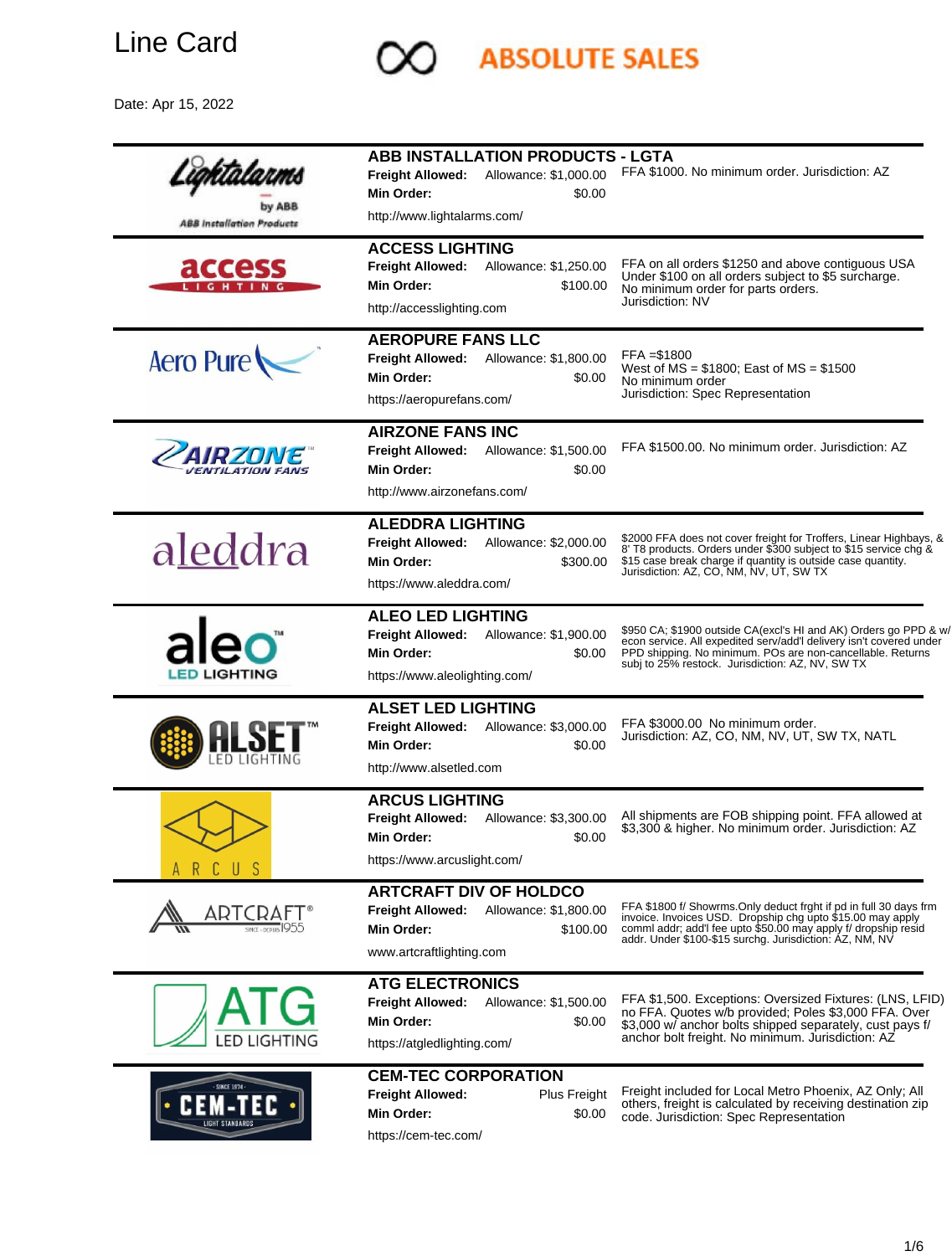Date: Apr 15, 2022

| <b>TRASTE</b>                | <b>CONTRASTE LIGHTING INC</b><br><b>Freight Allowed:</b><br>Allowance: \$1,000.00<br>Min Order:<br>\$200.00<br>https://www.contrastlighting.com/ | FFA \$1000 to distributors; \$2000 FFA for drop shipments.<br>\$200 Minimum Order. Jurisdiction: AZ                                                                                                                            |
|------------------------------|--------------------------------------------------------------------------------------------------------------------------------------------------|--------------------------------------------------------------------------------------------------------------------------------------------------------------------------------------------------------------------------------|
| MAX YIELD • SUPERIOR QUALI'  | <b>CULTILUX</b><br><b>Freight Allowed:</b><br>Allowance: \$2,000.00<br>Min Order:<br>\$0.00<br>http://www.cultilux.com/                          | FFA \$2000 Except Wholesale<br>No minimum order<br>Jurisdiction: AZ, CA, CO, NM, NV, UT, SW TX                                                                                                                                 |
|                              | <b>DALS LIGHTING INC</b><br>Freight Allowed:<br>Allowance: \$1,000.00<br>Min Order:<br>\$100.00<br>https://dals.com/                             | FFA PPD Orders \$1000 & over (USA only), \$100 to \$999<br>$= $25.00$ ; & below \$100 = \$40 (\$25 freight + \$15<br>handling). Minimum Order \$100 CANADA ONLY.<br>Jurisdiction: Spec representation                          |
|                              | DIGITAL SIGNAL POWER MANUFACTURING<br><b>Freight Allowed:</b><br>Freight Allowed<br>Min Order:<br>\$0.00<br>https://www.dspmanufacturing.co      | Freight is always included in the price. No added freight<br>charges applied. No minimum order. Jurisdiction: AZ, NM,<br>NV, UT, Spec Representation all others.                                                               |
| .::DSSl                      | <b>DISRUPTIVE SSL INC</b><br>Freight Allowed: Allowance: \$5,000.00<br>Min Order:<br>\$0.00<br>http://www.disruptivessl.com/                     | \$5000 for single shipment to single location continental<br>US. No minimum order. Jurisdiction: AZ                                                                                                                            |
| <b>ENERGETIC</b><br>LIGHTING | <b>ENERGETIC LIGHTING</b><br><b>Freight Allowed:</b><br>Allowance: \$1,500.00<br>Min Order:<br>\$150.00<br>https://www.energeticlighting.com     | FFA-\$1500.00 continental US & subject to conditions In<br>Terms & Conditions. Minimum order - \$150.00 USD. Fees<br>up to \$50.00 for less than min order. Some exclusions<br>may apply. Jurisdiction: AZ, CO, NM, NV, SW TX  |
| LIGHTING, INC.               | <b>ESCO LIGHTING INC</b><br><b>Freight Allowed:</b><br>Allowance: \$6,000.00<br>Min Order:<br>\$50.00<br>http://www.escolighting.com             | FFA \$6000 AZ. \$50 Minimum Order. Jurisdiction: AZ, NV                                                                                                                                                                        |
|                              | <b>EURI LIGHTING</b><br><b>Freight Allowed:</b><br>Allowance: \$1,500.00<br>Min Order:<br>\$0.00<br>https://www.eurilighting.com/                | FFA \$1500.00. No minimum order. Jurisdiction: AZ, NV                                                                                                                                                                          |
| <b>EUROFASE</b>              | <b>EUROFASE</b><br><b>Freight Allowed:</b><br>Allowance: \$1,500.00<br>Min Order:<br>\$100.00<br>www.eurofase.com                                | $FFA = $1500.00$ . Drop ship: \$30.00\$100 min opening<br>order. Existing customers, surcharge \$10 w/b billed each<br>time order is \$100 or less, before the freight or surcharge.<br>Jurisdiction: Spec Representation only |
| <b>EVERGREEN LIGHTING</b>    | <b>EVERGREEN LIGHTING</b><br><b>Freight Allowed:</b><br>Plus Freight<br>Min Order:<br>\$50.00<br>www.evergreenlighting.com                       | No Freight allow policy. Freight is determined at the time<br>of shipment based on weight & delivery zip code.<br>Minimum net invoice \$50 initial order. Jurisdiction: Spec<br>Representation only                            |
|                              | <b>GENPRO ADVANCED TECHNOLOGIES</b><br><b>Freight Allowed:</b><br>Allowance: \$2,000.00<br>Min Order:<br>\$0.00                                  | \$2000. Anything under \$2000 subject to 7% surcharge. No<br>minimum order. Jurisdiction: AZ                                                                                                                                   |

https://www.genprotech.com/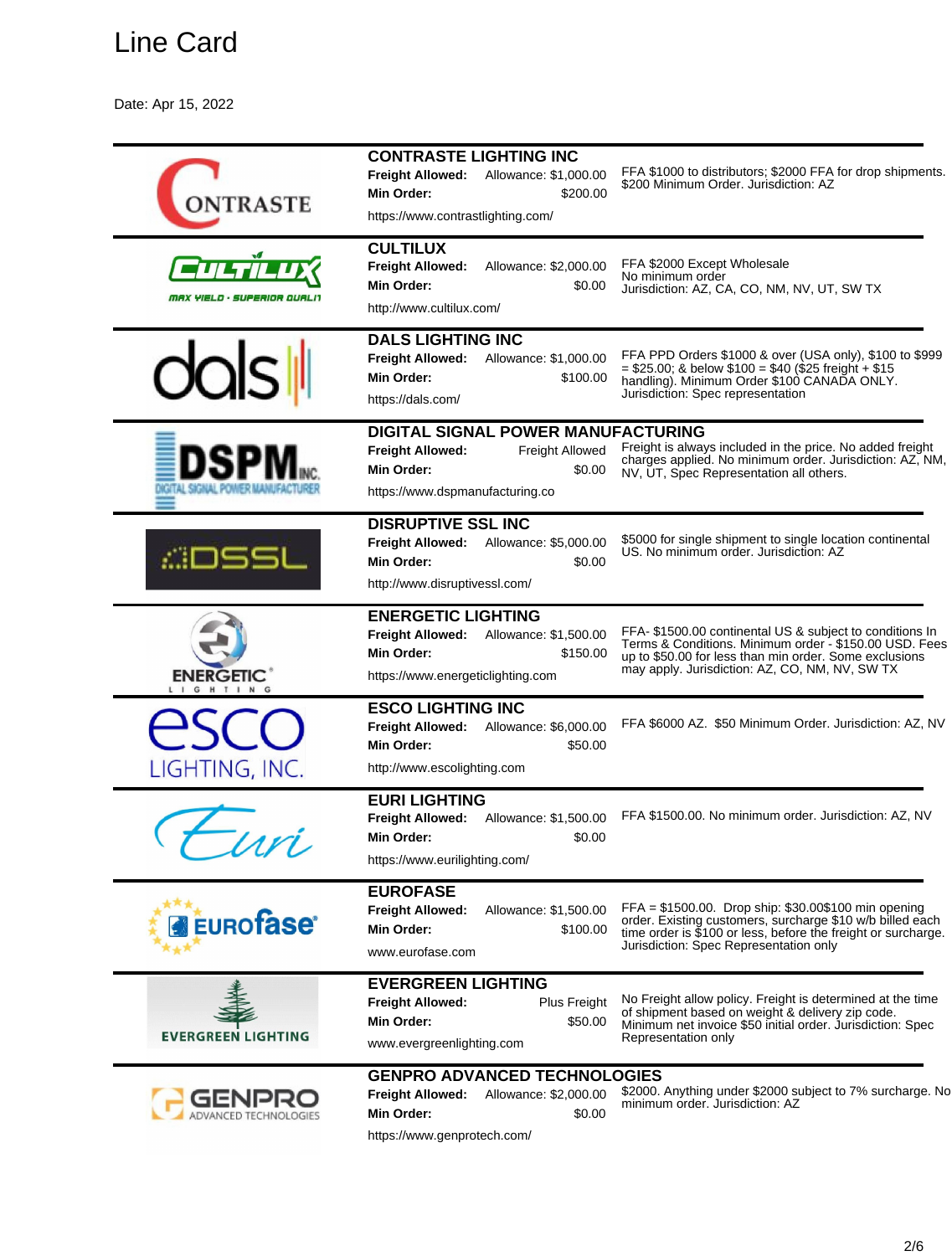Date: Apr 15, 2022

|                                                     | <b>HAZLUX DIV ABB</b>                                                                                                                              |                                                                                                                                                                                                                                                            |
|-----------------------------------------------------|----------------------------------------------------------------------------------------------------------------------------------------------------|------------------------------------------------------------------------------------------------------------------------------------------------------------------------------------------------------------------------------------------------------------|
| Hazlux <sup>®</sup> ABE                             | Freight Allowed: Allowance: \$3,000.00<br>Min Order:<br>\$0.00<br>https://new.abb.com/low-voltage/                                                 | FFA \$3000. No minimum order. Jurisdiction: AZ                                                                                                                                                                                                             |
|                                                     | <b>ILLUMRA</b>                                                                                                                                     |                                                                                                                                                                                                                                                            |
| LUMR)                                               | <b>Freight Allowed:</b><br>Allowance: \$750.00<br>Min Order:<br>\$750.00<br>https://illumra.com/                                                   | FFA \$750 to single location within continental US. \$5.00<br>handling charge for all orders under \$750.00. Jurisdiction:<br>AZ, NM, NV, ŪT                                                                                                               |
|                                                     | <b>INCON LIGHTING</b><br><b>Freight Allowed:</b><br>Allowance: \$3,000.00<br>Min Order:<br>\$0.00<br>http://www.inconlighting.com                  | FFA \$3000 within the continental US; \$1500 for Florida<br>shipments, & \$3500 shipped to a single Canadian<br>location. No minimum order. Jurisdiction: AZ, NV                                                                                           |
| LANTANA                                             | <b>LANTANA LED LIGHTING</b><br>Allowance: \$3,000.00<br><b>Freight Allowed:</b><br>Min Order:<br>\$0.00<br>https://lantanaled.com/light-fixture    | FFA \$3000. Minimunm order $=$ 1 fixture. Opening orders<br>30 days after credit application submitted. Jurisdiction: AZ<br>Specification: ALL.                                                                                                            |
| 162HEET<br>ADAPTIVE AC LED TECHNOLOGY               | <b>LITESHEET SOLUTIONS</b><br><b>Freight Allowed:</b><br>Plus Freight<br>Min Order:<br>\$0.00<br>https://www.litesheet.com/                        | NO FREIGHT ALLOWANCE / CUSTOMER CHARGED<br>FREIGHT ON ALL ORDERS; Exclusive15 YR non-<br>prorated warranty backed BY Lloyd's of London. No<br>minimum order, Jurisdiction: AZ                                                                              |
| <b>LITETRONICS®</b>                                 | <b>LITETRONICS</b><br><b>Freight Allowed:</b><br>Allowance: \$1,000.00<br>Min Order:<br>\$100.00<br>https://www.litetronics.com/                   | FFA\$1,000. PPD freight based within continental US; FFA \$2,000<br>HI and AK. Customer responsible for all freight below minimum &<br>all freight shipped outside USA. Min order \$100; under \$100 -\$15<br>surcharge. Jurisdiction: Spec Representation |
| <b>IUM-TFCH</b><br>LIGHTING                         | <b>LUMTECH LIGHTING INC</b><br><b>Freight Allowed:</b><br>Allowance: \$1,500.00<br><b>Min Order:</b><br>\$0.00<br>http://www.lum-techlighting.com/ | Western US: FFA \$1500 f/ 1-DAY Transit via UPS; FFA<br>\$2000 f/ 2-DAY Transit via UPS; FFA \$2500 f/r 3-DAY<br>Transit via UPS; FFA \$3000 f/ 4-DAY Transit via UPS; No<br>minimum order. Jurisdiction: AZ, CO, NM, NV, UT, SW TX                        |
| POLES AND STRUCTURE, LL                             | <b>MAVERICK POLES AND STRUCTURE LLC</b><br>Freight Allowed<br><b>Freight Allowed:</b><br>Min Order:<br>\$750.00<br>http://www.maverickpoles.com/   | Freight always included in the per piece price. No added<br>freight charges applied. \$750 minimum order. Jurisdiction:<br>AZ, CO, NM, NV, UT, SW TX                                                                                                       |
| T I<br>$\mathsf{N}$                                 | <b>MERCURY LIGHTING PRODUCTS</b><br><b>Freight Allowed:</b><br>Allowance: \$4,000.00<br><b>Min Order:</b><br>\$300.00<br>https://www.mercitg.com/  | FFA \$4000; \$300 minimum order for LED Steel product;<br>\$2000 minimum order for LED Aluminum product; \$250<br>setup fee f/ orders under \$2000. Jurisdiction: AZ                                                                                       |
| <b>MWLIGHTING</b>                                   | <b>MW LIGHTING</b><br><b>Freight Allowed:</b><br>Allowance:<br><b>Min Order:</b><br>\$0.00<br>http://www.mwledlighting.com                         | No minimum order. FFA for CA, AZ and NV \$1500. FFA<br>for CO, NM, UT and SW Texas \$2500.00. Jurisdiction:<br>AZ, CO, NM, NV, UT and SW Texas                                                                                                             |
| <b>NebuLite</b><br><b>Lighting with Innovations</b> | <b>NEBULITE TECHNOLOGY INC</b><br><b>Freight Allowed:</b><br>Allowance: \$2,500.00<br><b>Min Order:</b><br>\$0.00<br>https://nebulitetech.com/     | FFA \$2500 or more. No minimum order. Jurisdiction: AZ,<br>NM, NV, SW TX                                                                                                                                                                                   |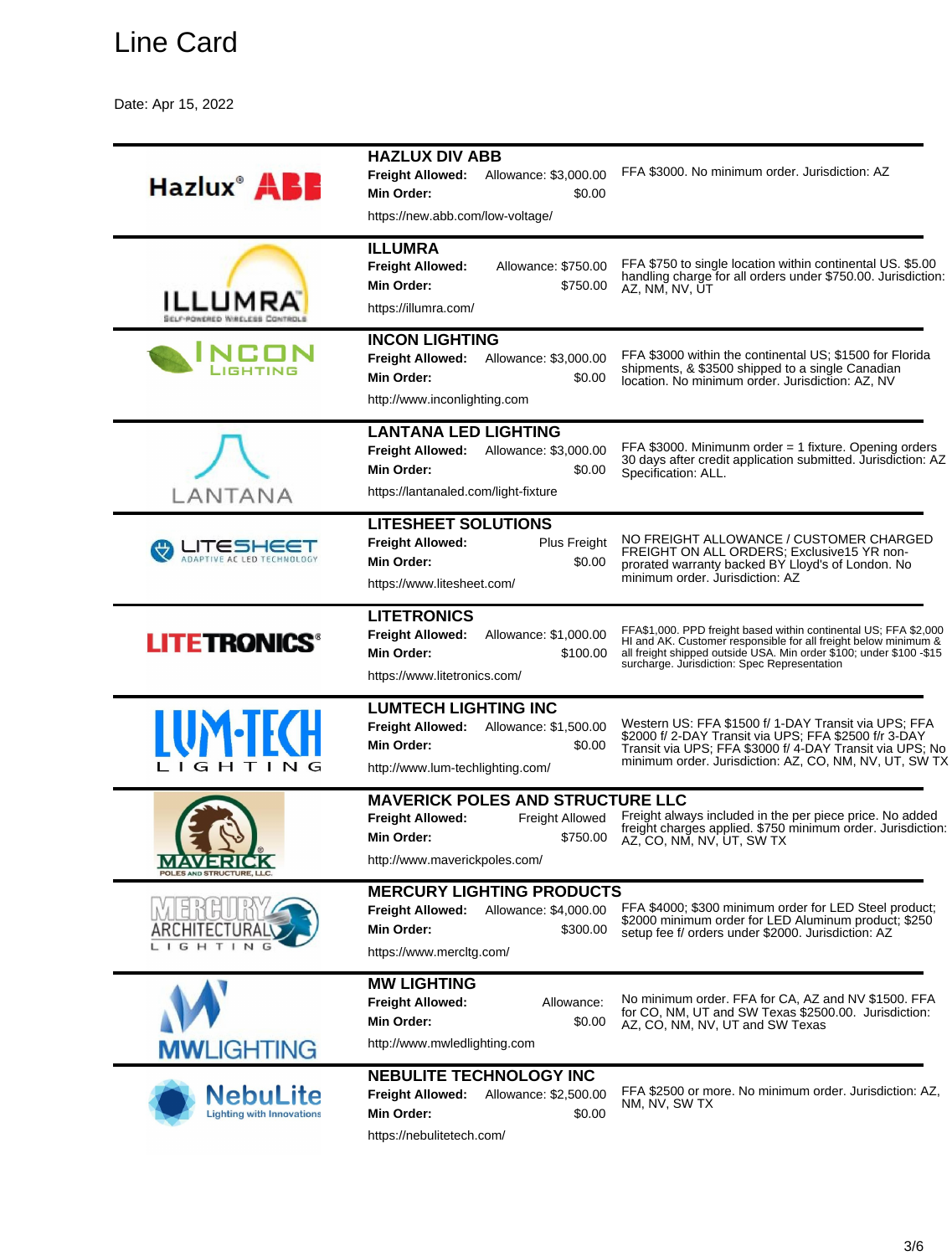Date: Apr 15, 2022

| MAGIN<br>5KYLE;                                           | <b>OMNI IMAGINE</b><br><b>Freight Allowed:</b><br>Freight Allowed<br>\$0.00<br>Min Order:<br>https://ssd.omniimagine.com/                   | \$10K within continental US. All prices listed are ""plus<br>freight". No minimum order. Jurisdiction: AZ, NM, NV                                                                                                                          |
|-----------------------------------------------------------|---------------------------------------------------------------------------------------------------------------------------------------------|--------------------------------------------------------------------------------------------------------------------------------------------------------------------------------------------------------------------------------------------|
|                                                           | <b>OPTEC LED LIGHTING</b><br><b>Freight Allowed:</b><br>Freight Allowed<br>Min Order:<br>\$0.00<br>http://www.optecledlighting.com/         | Freight is included on all standard OPTEC products.<br>Exclusion: On special & custom orders freight wb charged.<br>No minimum order or surcharge. Jurisdiction: AZ, CO                                                                    |
| $ORE$ Lighting                                            | <b>ORE LIGHTING INC</b><br>Freight Allowed: Allowance: \$2,000.00<br>Min Order:<br>\$0.00<br>www.orelighting.com                            | FFA Fixtures - \$2000; FFA Poles - \$3000. No miniimum<br>order. Jurisdiction: AZ, UT                                                                                                                                                      |
| <b><i><u>Overdrive</u></i></b>                            | <b>OVERDRIVE LIGHTING INC</b><br><b>Freight Allowed:</b><br>Allowance: \$2,000.00<br>Min Order:<br>\$0.00<br>WWW.overdrive-lighting.com     | \$2000 FFA on bulbs; \$3000, FFA on fixtures for West<br>Coast; \$1000 FFA on bulbs, \$2000 FFA on fixtures for<br>East Coast. No minimum order but must be case qty of<br>either 12 pack or 25 pack. Jurisdiction: AZ, NM                 |
| <b>PENDULUX</b>                                           | PENDULUX DIV SG HOME BRANDS<br><b>Freight Allowed:</b><br>Plus Freight<br>Min Order:<br>\$200.00<br>https://www.pendulux.com/               | Freight billed by carrier is passed thru / billed to customer.<br>Freight large orders may be negotiated prior to sale-case<br>by case basis. \$200 min new customers. Jurisdiction: AZ.<br>CO, NV                                         |
| <b>PLE Multipoint</b>                                     | PLC MULTIPOINT INC<br>Freight Allowed: Allowance: \$1,500.00<br>Min Order:<br>\$0.00<br>https://plcmultipoint.com/                          | FFA \$1500.00. No minimum order. Jurisdiction: AZ                                                                                                                                                                                          |
| imel                                                      | PRIMELITE MANUFACTURING CORP<br><b>Freight Allowed:</b><br>Allowance: \$1,500.00<br>Min Order:<br>\$0.00<br>http://primelite-mfg.com/       | FFA \$1500.00. WA, OR, CA, NV, ID, AZ have 5% FFA.<br>No minimum order. Jurisdiction: AZ                                                                                                                                                   |
| The Lighting Division<br><b>Life In LED Light</b>         | <b>QCA DBA THE LIGHTING DIVISION</b><br><b>Freight Allowed:</b><br>Plus Freight<br>\$0.00<br>Min Order:<br>https://thelightingdivision.com/ | No freight allowance. Freight will be passed on to<br>customer. No minimum order. Jurisdiction: AZ, CO, NV                                                                                                                                 |
| LIGHTING · FANS                                           | <b>ROYAL PACIFIC</b><br><b>Freight Allowed:</b><br>Allowance: \$1,500.00<br>\$150.00<br>Min Order:<br>http://www.rplighting.com             | FFA \$1500. \$150 minimum order; orders under \$150<br>subject to \$20 service charge. Jurisdiction: AZ, NV                                                                                                                                |
| <b>Saylite</b><br><b>Texas Fluorescents</b><br>Reinvented | <b>SAYLITE / FLECO INDUSTRIES</b><br>Freight Allowed:<br>Allowance: \$2,000.00<br>Min Order:<br>\$250.00<br>www.saylite.com                 | FFA \$2000 Contl US. Orders not mtg FFA ship FOB Orig, frght<br>PPD & add. For FFA-Saylite selects carrier/method shipment. See<br>special terms f/ addl charges. Min Order \$250. <\$250 subj \$40<br>surchg. Jurisdiction: AZ, NM, SW TX |
| seng                                                      | <b>SENGLED USA INC</b><br>Freight Allowed:<br>Allowance: \$1,000.00<br>Min Order:<br>\$0.00<br>https://commercial.sengled.com/              | FFA \$1000 single dest contL US FOB Origin when invoice<br>paid in full within terms. SENGLED chooses FFA carrier.<br>No FFA for close out items. Freight wi/b charged. No<br>minimum order. Jurisdiction AZ                               |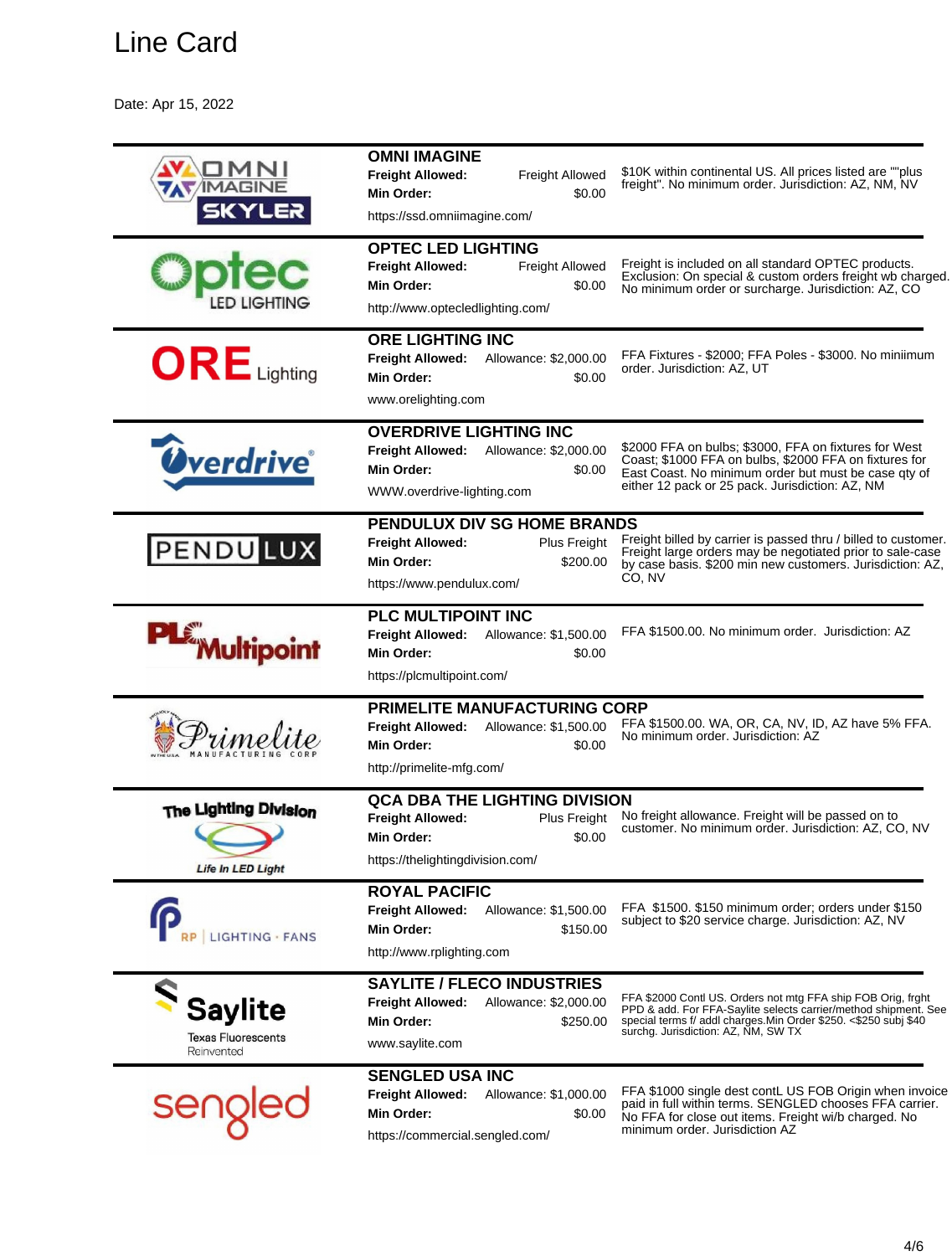Date: Apr 15, 2022

| "Systems with Integrity"®       | <b>SES LIGHTING</b><br><b>Freight Allowed:</b><br><b>Freight Allowed</b><br>Min Order:<br>www.seslighting.com                                                 | Freight is always included in the price. No additional<br>freight charges applied. Minimum order quantity 20 pcs.<br>Orders less than 20 pcs w/b charged a 25% surcharge.<br>Jurisdiction: AZ. Spec Representation all others.                        |
|---------------------------------|---------------------------------------------------------------------------------------------------------------------------------------------------------------|-------------------------------------------------------------------------------------------------------------------------------------------------------------------------------------------------------------------------------------------------------|
|                                 | <b>SNOC 1954 USA</b><br><b>Freight Allowed:</b><br>Allowance: \$1,000.00<br>Min Order:<br>\$250.00<br>http://www.snocinc.com/                                 | FFA and opening orders min \$1,000. If <\$1000.00 not<br>met, min \$50 shipping charge plus 10% of total order. All<br>US orders minimum of \$250. Jurisdiction AZ                                                                                    |
| <b>SNOWBALL</b><br>TING INCORPO | <b>SNOWBALL LIGHTING INC</b><br><b>Freight Allowed:</b><br>Allowance: \$1,500.00<br>Min Order:<br>\$0.00<br>http://www.snowball-inc.com/en                    | PPD \$1500. For AK,, HI, Canada & Int'l FFA \$5000 &<br>over. CCard processing fee 3%. No minimum order. \$15<br>serv chg may be added orders <\$50 net, excl's<br>replacement parts. Jurisdiction: AZ                                                |
|                                 | <b>STEINEL</b><br><b>Freight Allowed:</b><br>Allowance: \$1,000.00<br>Min Order:<br>\$0.00<br>http://www.steinel.net/                                         | FFA \$1000 net. All product goes UPS ground. No<br>minimum order. Jurisdiction: AZ, NM                                                                                                                                                                |
| elecTronics corp.               | <b>SUNPARK ELECTRONICS GROUP</b><br><b>Freight Allowed:</b><br>Allowance: \$3,000.00<br>Min Order:<br>\$0.00<br>http://sunparkelectronics.com/                | FFA \$3000 per shipment out, not necessarily the total<br>amount on the PO. No minimum order. Jurisdiction: AZ.<br>NM, NV                                                                                                                             |
|                                 | <b>THOMAS LIGHTING DIVISION - ELK INTL</b><br>Allowance: \$1,500.00<br><b>Freight Allowed:</b><br>Min Order:<br>\$100.00<br>https://www.elkgroupinternational | FFA \$1500. Billed FOB, Rabun Gap, GA. FFA orders frght<br>may only be deducted if paid within terms. Drop Ship add<br>\$5.00. See special terms f/ special req's these not part of<br>FFA. Orders <\$100 add \$10. Jurisdication: AZ, NM, NV         |
|                                 | <b>TRANSGLOBE</b><br><b>Freight Allowed:</b><br>Allowance: \$1,500.00<br>Min Order:<br>\$0.00<br>http://www.tglighting.com/                                   | FFA AZ & NV \$1500. FOB Valencia, CA. All others cont'l US<br>exceeding \$2K frght coll w/ ded's f/ FFA, when pd within<br>terms.Carriers not accepting frght collect w/b added invoice. TG<br>selects FFA carriers. Jurisdiction: AZ, CO, NM, NV, UT |
|                                 | <b>VINEYARD LIGHTING</b><br><b>Freight Allowed:</b><br>Allowance: \$1,500.00<br>Min Order:<br>\$0.00<br>wwws.vineyardlighting.com                             | FFA \$1500. No minimum order. Jurisdiction: AZ, NM, NV,<br>UT, SW TX. Specifiication: CO                                                                                                                                                              |
| ATIT                            | <b>VITALITY IO INC</b><br><b>Freight Allowed:</b><br>Plus Freight<br>Min Order:<br>\$0.00<br>https://www.vitality.io                                          | No freight Allowance. No minimum order. Jurisdiction:<br>National                                                                                                                                                                                     |
| <b>WAVI</b><br><b>LIGHTING</b>  | <b>WAVE LIGHTING</b><br><b>Freight Allowed:</b><br>Allowance: \$2,000.00<br>Min Order:<br>\$0.00<br>https://www.wavelighting.com/                             | FOB point of shipment; FFA \$2000.00 DN Cost dock-to-dock<br>comm'l delivery (cont'l US). Not inclusive of extra services w/b<br>billed. Orders <\$2000.00 shipped frght coll or prepay and add. No minimum order. Jurisdiction: Spec Representation  |
|                                 | <b>WJM POLES</b><br><b>Freight Allowed:</b><br>Allowance: \$1,500.00<br>Min Order:<br>\$0.00<br>http://www.wjmpoles.com/                                      | FFA \$1500. No minimum order. Jurisdiction: AZ, CO, NM,<br>NV, UT, SW TX                                                                                                                                                                              |